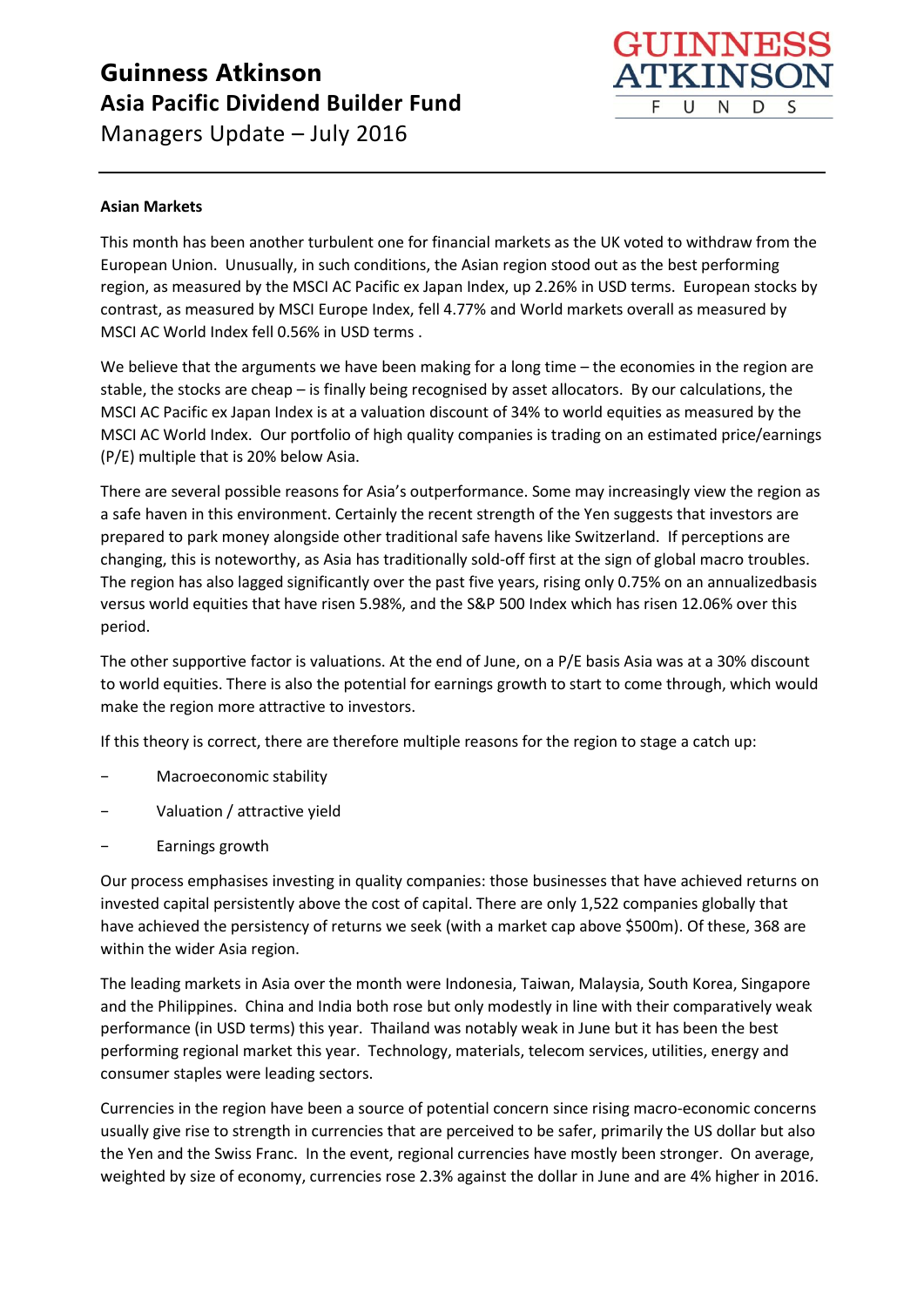The Yen has been the most striking, up 17% against the dollar this year – a fact that points to the lack of success in Japanese efforts to reflate the economy and increases therefore, the likelihood of a direct government response to try and save the 'Abenomics' programme.

### **Performance**

In June the Fund rose 4.63% in USD terms and outperformed the benchmark by 2.36%. For the first six months of the year, the fund rose 6.59% and is 3.88% ahead of the benchmark.

| as of 6/30/16                                       | <b>YTD</b> | <b>1 YR</b> | <b>3 YR</b> | <b>5 YR</b> | <b>10 YR</b> | <b>Since</b><br>inception<br>(3/31/06) |
|-----------------------------------------------------|------------|-------------|-------------|-------------|--------------|----------------------------------------|
| <b>Asia Pacific Dividend</b><br><b>Builder Fund</b> | 6.59%      | $-7.65%$    | 2.73%       | 2.69%       | 5.50%        | 4.58%                                  |
| <b>MSCI AC Pacific ex Japan</b>                     | 2.72%      | $-9.97%$    | 1.85%       | 0.74%       | 6.17%        | 6.12%                                  |

All returns over 1 year annualized. *Source: Bloomberg, Guinness Atkinson Asset Management* Expense Ratio: 1.10% (net); 3.87% (gross)

*Performance data quoted represents past performance and does not guarantee future results. The investment return and principal value of an investment will fluctuate so that an investor's shares, when redeemed, may be worth more or less than their original cost. Current performance of the Fund may be lower or higher than the performance quoted. For most recent month-end and quarter-end performance, visit http://www.gafunds.com/GIF\_performance or call (800) 915-6566. Performance data does not reflect the 2% redemption fee for shares held less than 30 days and, if deducted the fee would reduce the performance noted.Total returns reflect a fee waiver in effect and in the absence of this waiver, the total returns would be lower.* The Advisor has contractually agreed to reduce its fees and/or pay Fund expenses (excluding Acquired Fund Fees and Expenses, interest, taxes, dividends on short positions and extraordinary expenses) in order to limit the Fund's Total Annual Operating Expenses to 1.10% through June 30, 2017. To the extent that the Advisor waives its fees and/or absorbs expenses to satisfy this cap, it may seek repayment of a portion or all of such amounts at any time within three fiscal years after the fiscal year in which such amounts were waives or absorbed, subject to the 1.10% expense cap.

While investors have been focused on macro events, the performance of the portfolio is ultimately down to that of individual stocks.

In June, the performance was spread widely across geographies and sectors. The top 10 performing stocks were: Relo Group, Tisco Financial, Link REIT, Novatek Microelectronics, Industrial & Commercial Bank of China, KT&G Tobacco, Ascendas REIT, Largan Precision, Digi.com, and TSMC, all of which rose between 9% and 28% in USD terms. There was no single no macro theme among the top performers.

The worst performing stock in the portfolio was Henderson Group, which fell 29% in USD terms following the Brexit vote. We took advantage of the price weakness to top up the position, in accordance with our equal-weighting portfolio discipline.

#### **Outlook**

The economic impact of Brexit so far is likely to be concentrated on the UK economy, but we will discover if it will have a wider impact in the coming months. The market jitters we have seen so far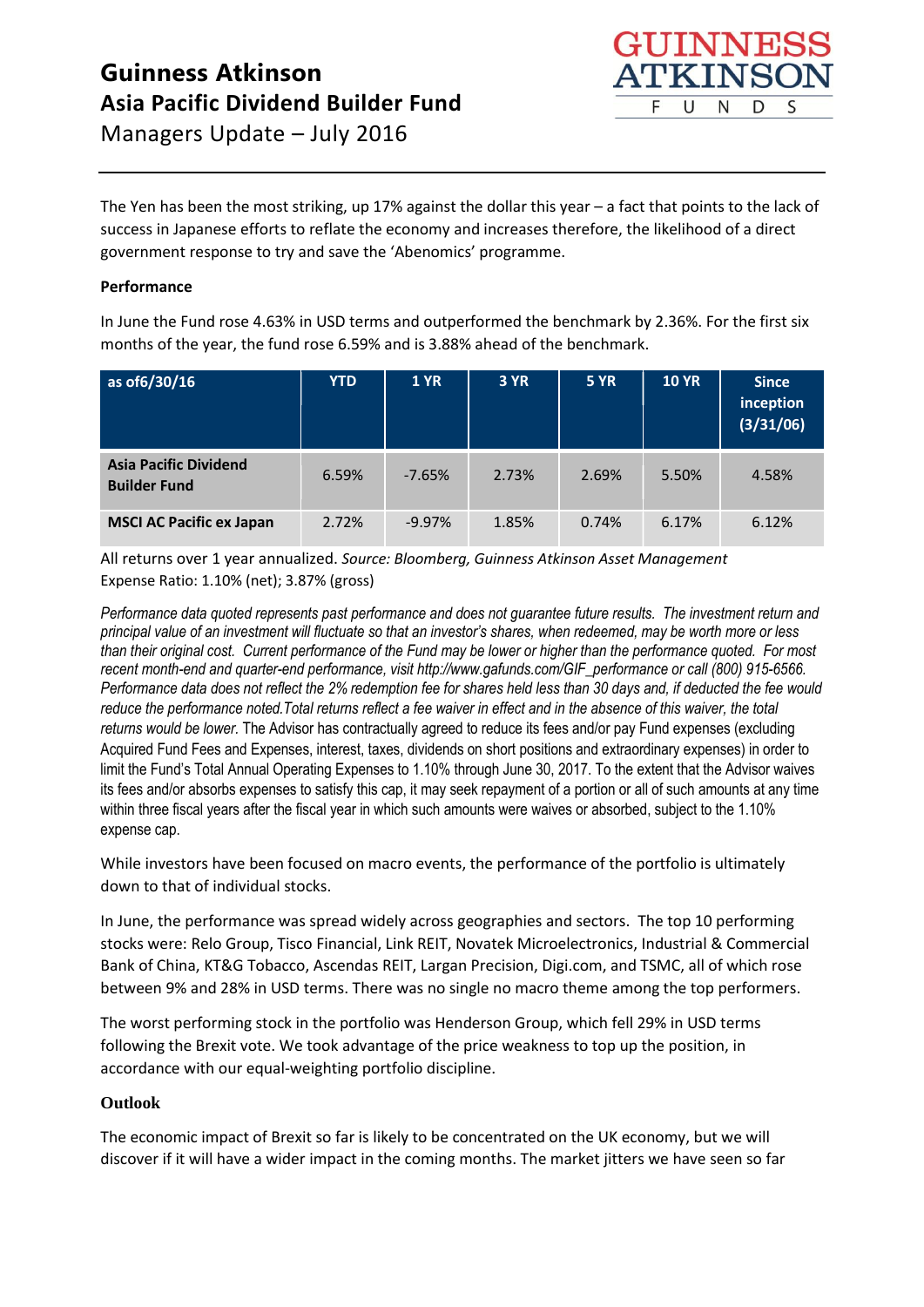

suggest that is has again focused investors' minds on areas of weakness in the global economy that existed prior to the election.

In contrast, we believe China's economic data paints a relatively healthy picture. Month by month figures appear to be stable. The area where we have seen significant improvement is in the Producer Price Index (PPI), which has begun to tick up. Producer prices had been falling for the past four years but the industrial environment now appears to be improving.

We believe a recovery in industrial pricing power will improve margins in China largest sectors, potentially leading to the end of earnings contractions. Improvement there will allow earnings growth in the more dynamic sectors to start to shine through. If this pattern holds, we could see the beginning of more positive sentiment towards China, and to the region as a whole.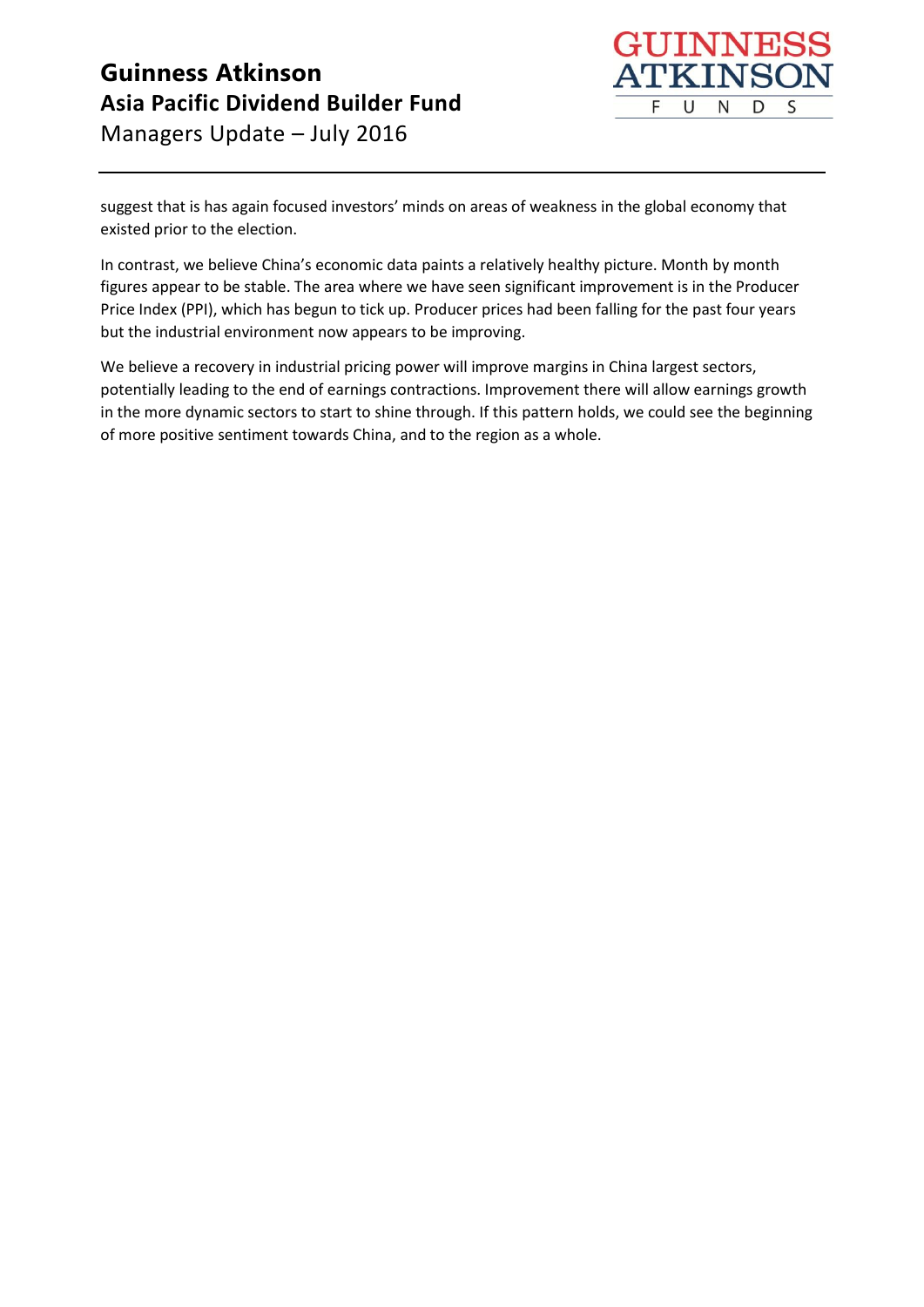

*The Fund's investment objectives, risks, charges and expenses must be considered carefully before investing. The statutory and summary prospectus contains this and other important information about the investment company, and it may be obtained by calling 800-915-6566 or visiting gafunds.com. Read it carefully before investing.*

**Investments in foreign securities involve greater volatility, political, economic and currency risks and differences in accounting methods. These risks are greater for emerging markets countries. Nondiversified funds concentrate assets in fewer holdings than diversified funds. Therefore, nondiversified funds are more exposed to individual stock volatility than diversified funds. Investments in debt securities typically decrease in value when interest rates rise, which can be greater for longerterm debt securities. Investments in derivatives involve risks different from, and in certain cases, greater than the risks presented by traditional investments. Investments in smaller companies involve additional risks such as limited liquidity and greater volatility. Funds concentrated in a specific sector or geographic region may be subject to more volatility than a more diversified investment. Investments focused in a single geographic region may be exposed to greater risk than investments diversified among various geographies. Investments focused on the energy sector may be exposed to greater risk than an investments diversified among various sectors.**

Opinions expressed are subject to change, are not a guarantee and should not be considered investment advice.

Top Fund Holdings as of 6/30/16

| 1  | Relo Holdings Inc                                  | 3.14% |
|----|----------------------------------------------------|-------|
| 2  | St Shine Optical Co Ltd                            | 3.09% |
| 3  | Largan Precision Co Ltd                            | 3.07% |
| 4  | JB Hi-Fi Ltd                                       | 2.97% |
| 5  | Li & Fung Ltd                                      | 2.95% |
| 6  | Link REIT/The                                      | 2.92% |
| 7  | <b>DBS Group Holdings</b>                          | 2.91% |
| 8  | Industrial & Commercial Bank of China Ltd-H Shares | 2.89% |
| 9  | Catcher Technology Co Ltd                          | 2.88% |
| 10 | Taiwan Semiconductor Manufacturing Co Ltd          | 2.86% |

Fund holdings and sector allocations are subject to change and are not recommendations to buy or sell any security.

MSCI AC Pacific Ex-Japan Index is a market capitalization weighted index that monitors the performance of stocks from the Pacific regions, excluding Japan.

MSCI Europe Index is a market capitalization weighted index made up of common stocks of companies located in 16 European countries.

MSCI AC World Index is a market capitalization weighted index designed to provide a broad measure of equity-market performance throughout the world.